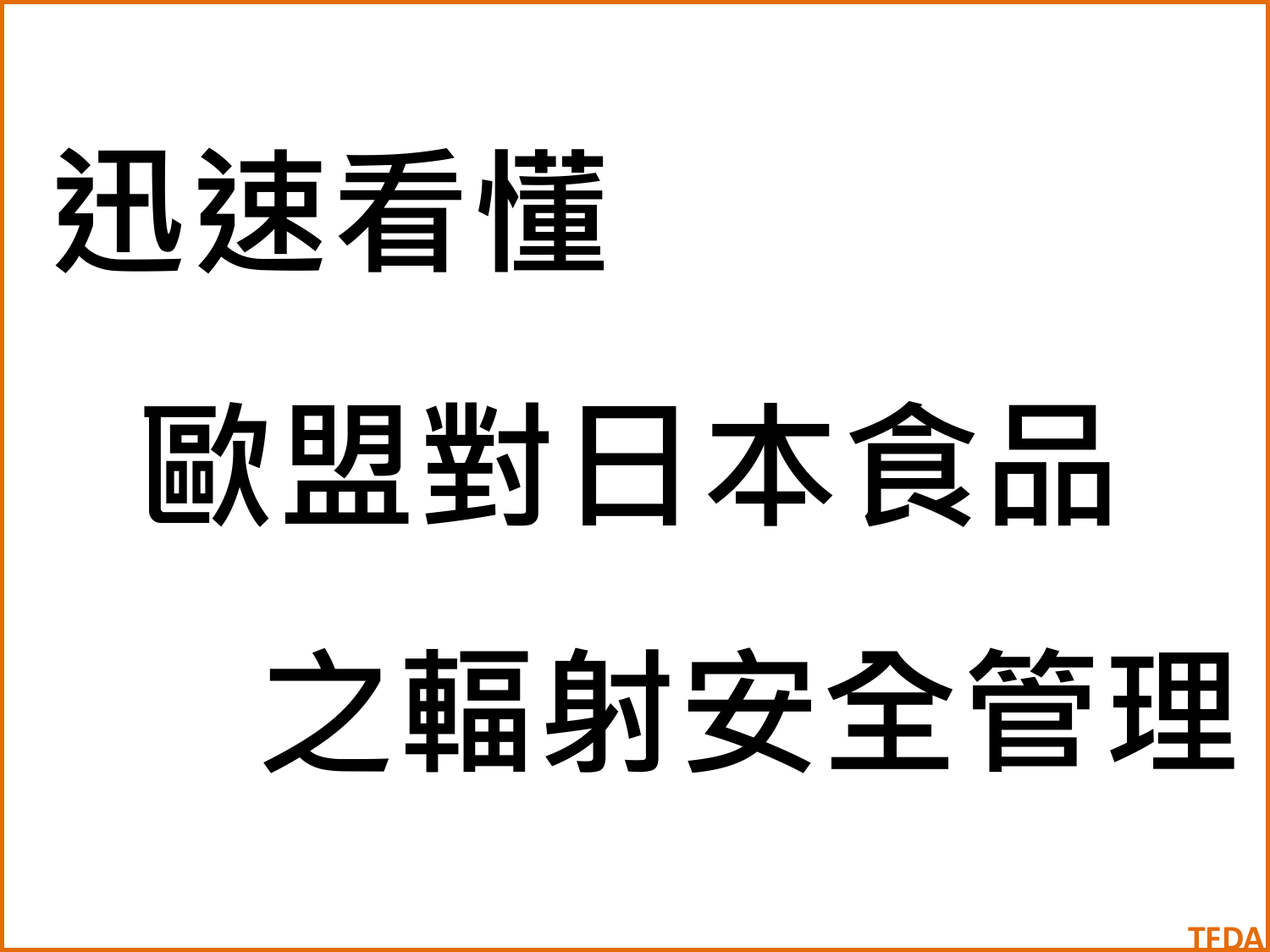# **歐盟在2021年9月17日最新修正(9月20日公布)**

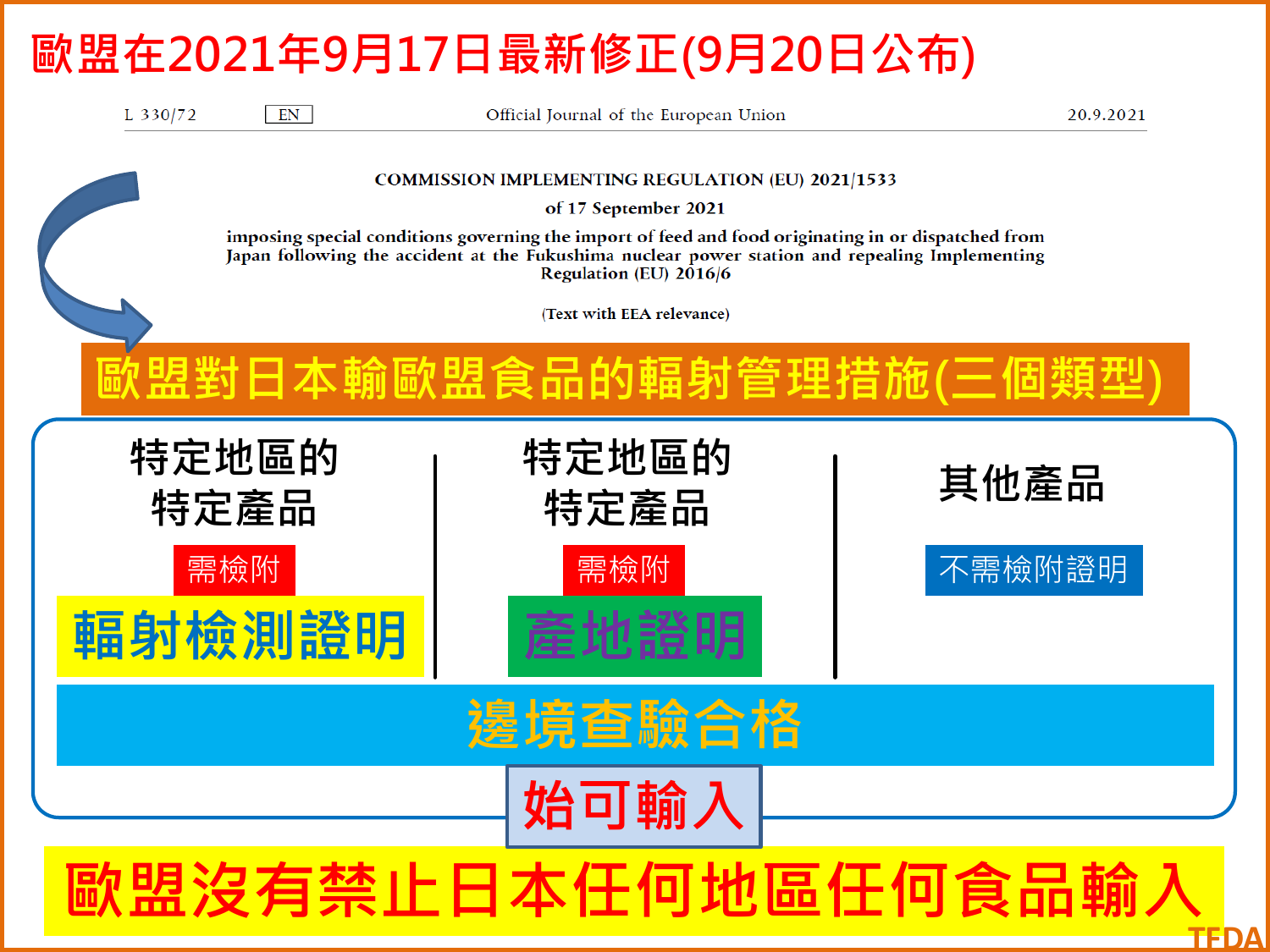

(2) Regulation (EU) 2017/625 requires that goods subject to an emergency measure provided for in acts adopted in accordance with Article 53 of Regulation (EC) No 178/2002 are subject to official controls at their entry into the Union.

(4) The existing measures have been reviewed, taking into **account more than 87,000 occurrence data on radioactivity in feed and food other than beef and more than 429,000 occurrence data on radioactivity in beef** provided by the Japanese authorities for the ninth and tenth growing seasons following the accident (data reported from January 2019 until December 2020).

**TFDA**

歐盟是依據日本主管機關提

- 歐盟2021年9月17日依據**日本官方提供之食品及飼料輻射監測數據(超過 516,000筆資料)**做為新管制法規的調整依據。
- 本次的檢討,歐盟解除了福島縣、宮城縣及群馬縣的楤木嫩芽、福島的 群馬縣的蘑菇、靜岡縣、山梨縣及山形縣的野菜、以及非野生的蘑 非乾燥的柿子等輸歐盟檢附輻射檢測證明 歐盟未強制要求各會員國須進行抽掛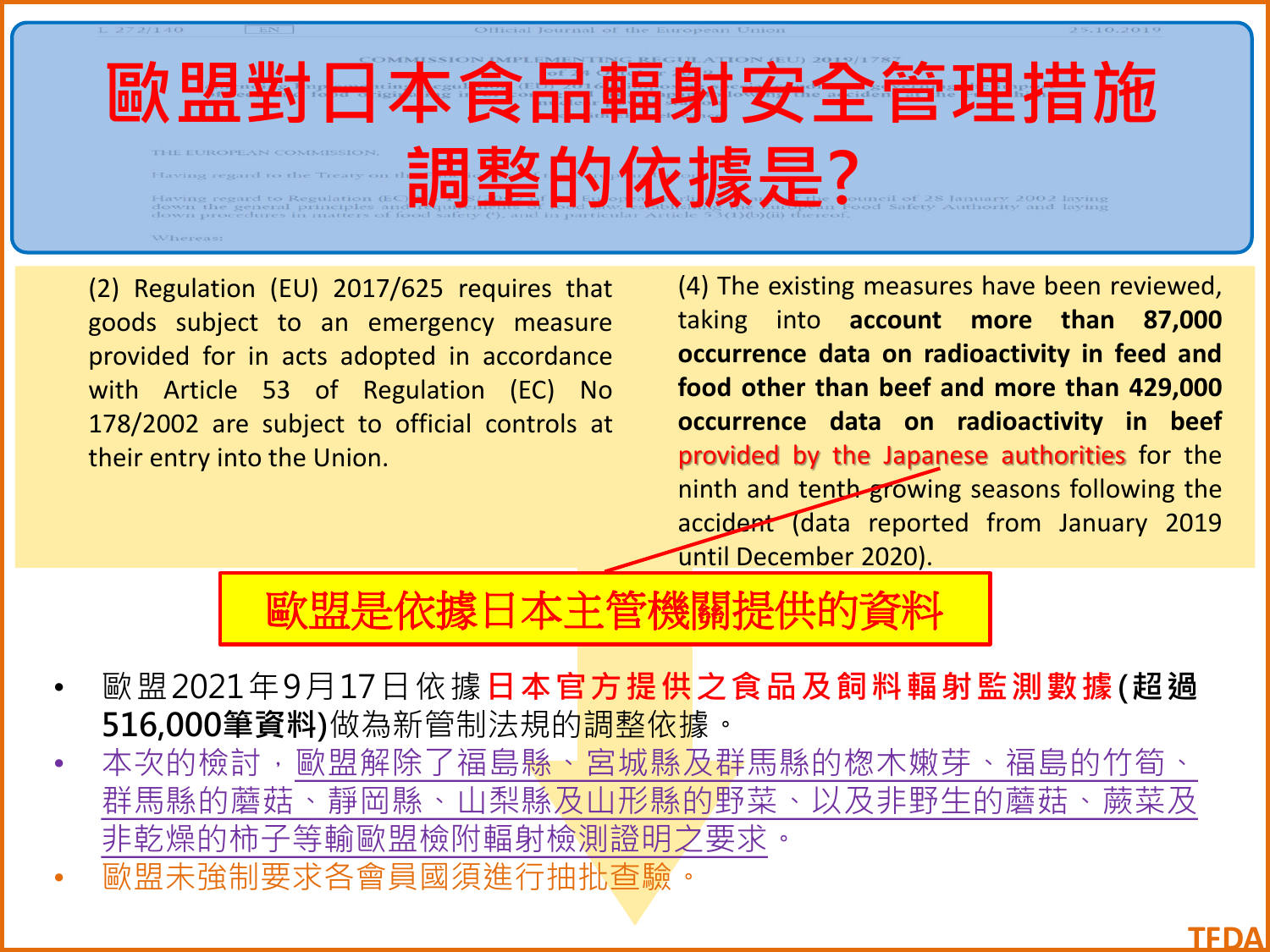TFDA





### ANNEX II 部分縣市之部分產品需 檢測證明或產地證明

#### Article 4

#### Official certificate

Each consignment of products referred to and falling under the CN codes mentioned in Annex II and the compound products containing in quantity more than 50 % of the products listed in Annex II, originating in or dispatched from Japan, shall be accompanied by a valid original official certificate drawn up and signed in accordance with Article 5.

The official certificate referred to in paragraph 1 shall attest that the products comply with Japanese applicable law and with the maximum level for the sum of caesium-134 and caesium-137 as set out in Annex I.

- The official certificate referred to in paragraph 1 shall furthermore state that one of the following applies:
- the product does not originate in and is not dispatched from one of the prefectures listed in Annex II, for which the sampling and analysis of this product is required;
- (b) the product is dispatched from but does not originate in one of the prefectures listed in Annex II, for which the sampling and analysis of this product is required, and has not been exposed to radioactivity during transiting or processing;
- (c) the product originates in one of the prefectures listed in Annex II, for which the sampling and analysis of this product is required and is accompanied by an analytical report containing the results of sampling and analysis;
- (d) the origin of the product or of its ingredients present in quantity at more than 50  $%$  is unknown and the product is accompanied by an analytical report containing the results of sampling and analytis.

Fish and fishery products referred to in Annex II, which are caught or harvested in the coastal waters of the prefecture of Fukushima and Gunma, shall be accompanied by the official certificate referred to in paragraph 1 and by an analytical report containing the results of sampling and analysis, irrespective of where in Japan such products are landed.



## 原料為ANNEX II (a)到(e)所列 <u> 超禍50%者</u>

**ANNEX II:** Food and feed for which sampling and analysis regarding the presence of caesium-134 and caesium- 137 are required before export to the Union: compound products containing in quantity more than 50 % of the products listed under points (a) to (e) of this Annex.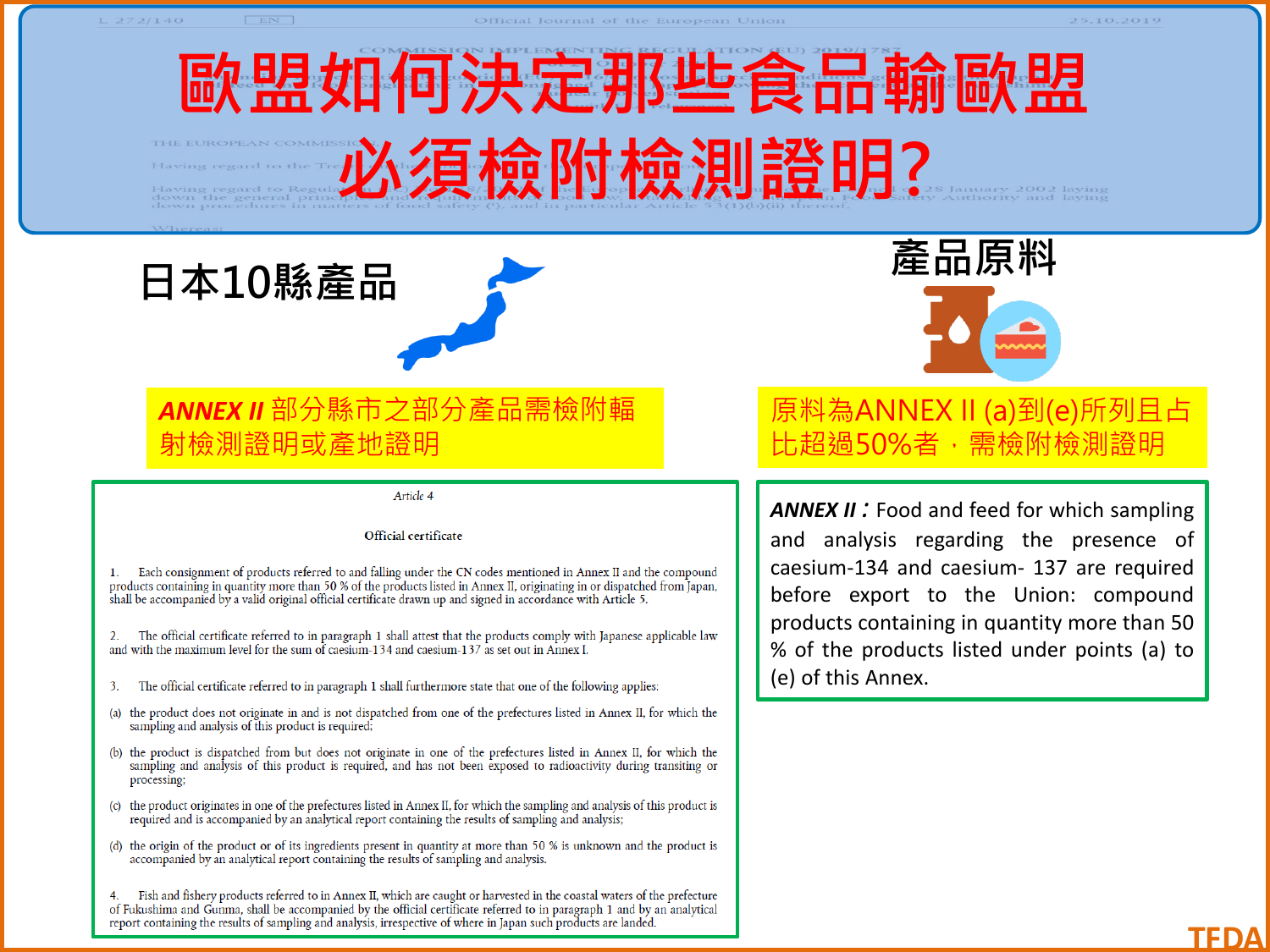



(6)The official controls performed at entry into the Union show that the special conditions provided for by Union law are correctly implemented by the Japanese authorities, and no cases of non-compliance with Union law have been found during official import controls for more than nine years. Therefore, it is appropriate to keep the low frequency of official controls at entry into the Union of food and feed subject to this Regulation.

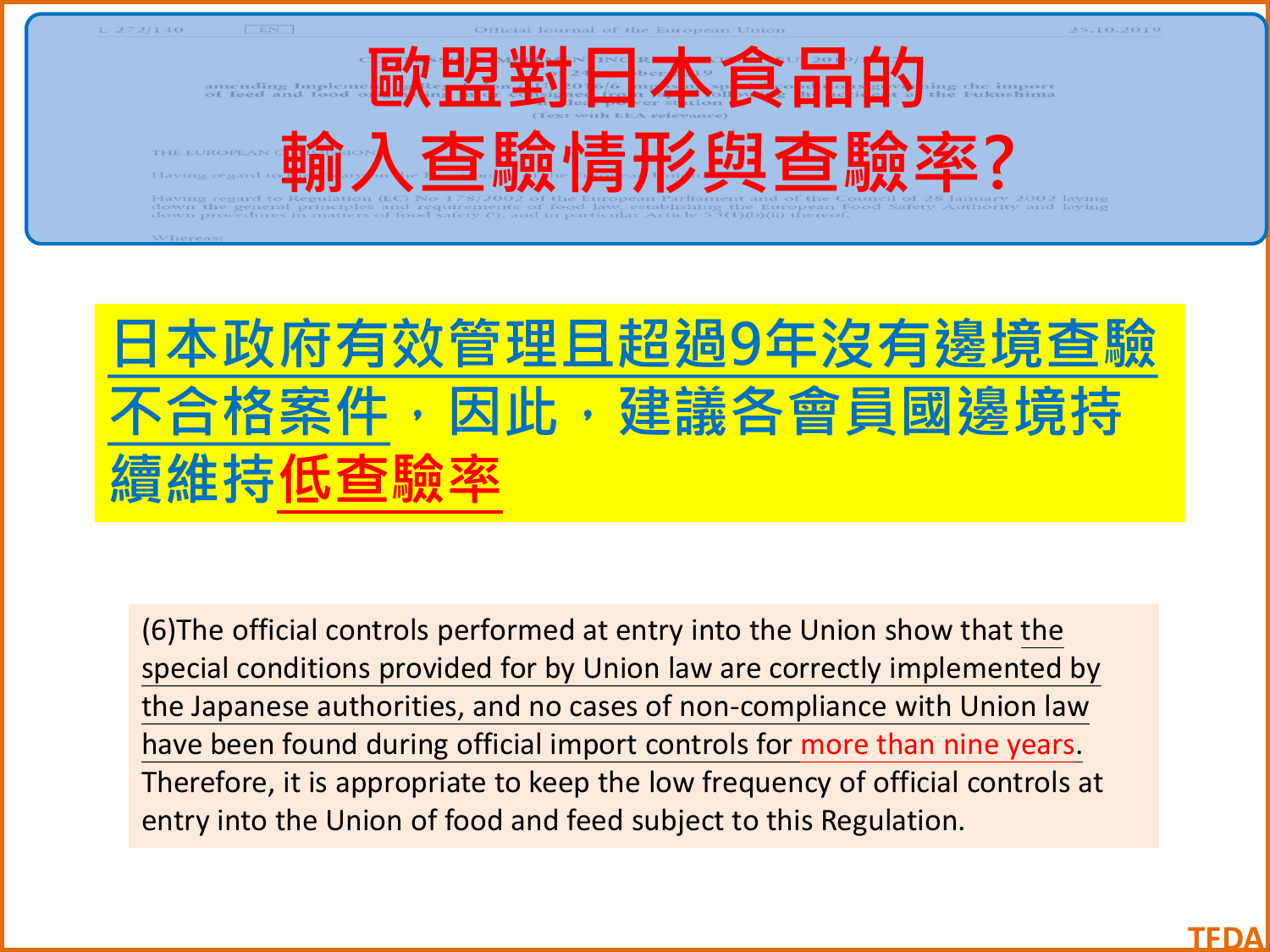

**歐盟明文訂定:收集一定量數據(第11及12 年)後,應就日本食品管制措施進行檢討。 (意即於2023年再進行檢討)**

(7)It is appropriate to provide for a review of this Regulation when the results of the sampling and analysis for the presence of radioactivity in feed and food of the eleventh and twelfth growing seasons (2021 and 2022) after the accident are available.